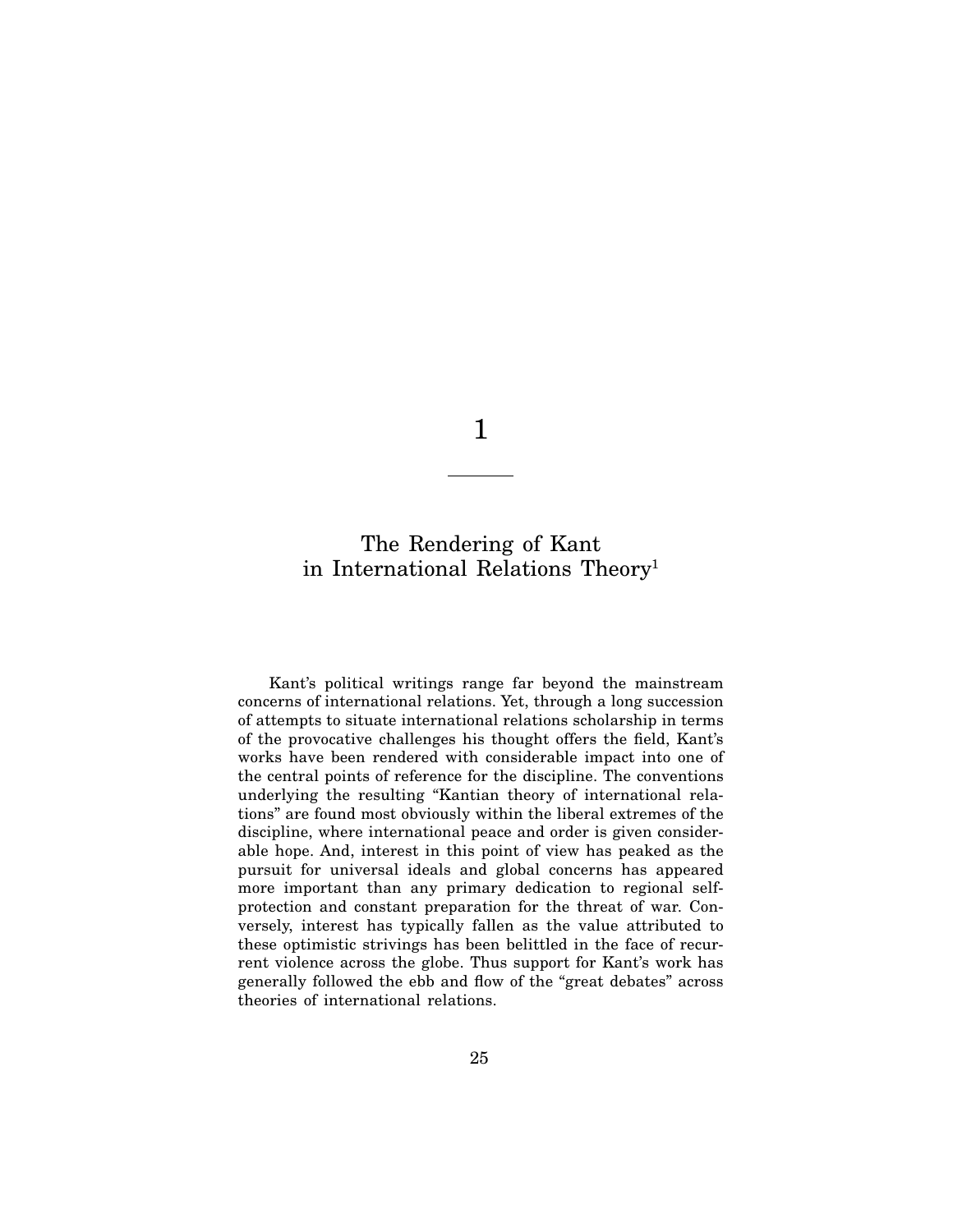Currently, 'Kantianisms' are again achieving considerable currency within mainstream arms of the discipline. There are in fact several versions of Kantian thought that are now promoted with respect to politics, ranging across philosophical, literary, and economic interests as well as theories of the state. Most impressively, though, a broad range of scholars are again seeing within Kant's writings the basis of analysis from which true inter-state peace may finally be anticipated or sought. Thus it certainly appears that some form of liberalism is gaining serious momentum against the realist core of international relations once again. However, it is my initial contention here, that most present appeals to Kant in this regard ought not to be viewed simply as movements in still one more swing of the pendulum between realism and idealism. Utopianism is not now gaining fashion across the discipline of international relations. Rather, I argue that despite the undeniably liberal tone present in such concerns, recent invocations of Kant's writings attempt to finally overcome the old intellectual see-saw that has afflicted the discipline from its beginnings. These are efforts to describe ways in which one may address the facts of contemporary international politics without falling into an either/or trap of realism/idealism. And, Kant's texts *function* largely to provide the authoritative voice behind such disciplinary and theoretical progress or escape.

Crudely put, theories of international relations traditionally shuttle between two apparently reasonable claims that are taken as mutually exclusive or, at least, inimical to one another: that, on the one hand, states are ultimately autonomous actors and naturally in eternal competition with each other and that, on the other hand, all political communities of the modern era are inherently interrelated and united in their attentions by the fact that they ultimately and inescapably interact with each other as well as share a singular and finite environment or social space. However, an increasing body of scholarship, concerned especially with international organization, international law, transnational politics, and international political economy, is now re-introducing Kant's work as foundation for theory that may build positively from the backand-forth struggle that debates of realism/idealism encourage. Kant's thought is supposed to break down the essential contradictions between realism and idealism. And his words are employed to project a worldview that affirms change in the conditions of international politics as opposed to the supposed immutable truths provided by either side of the traditional debate.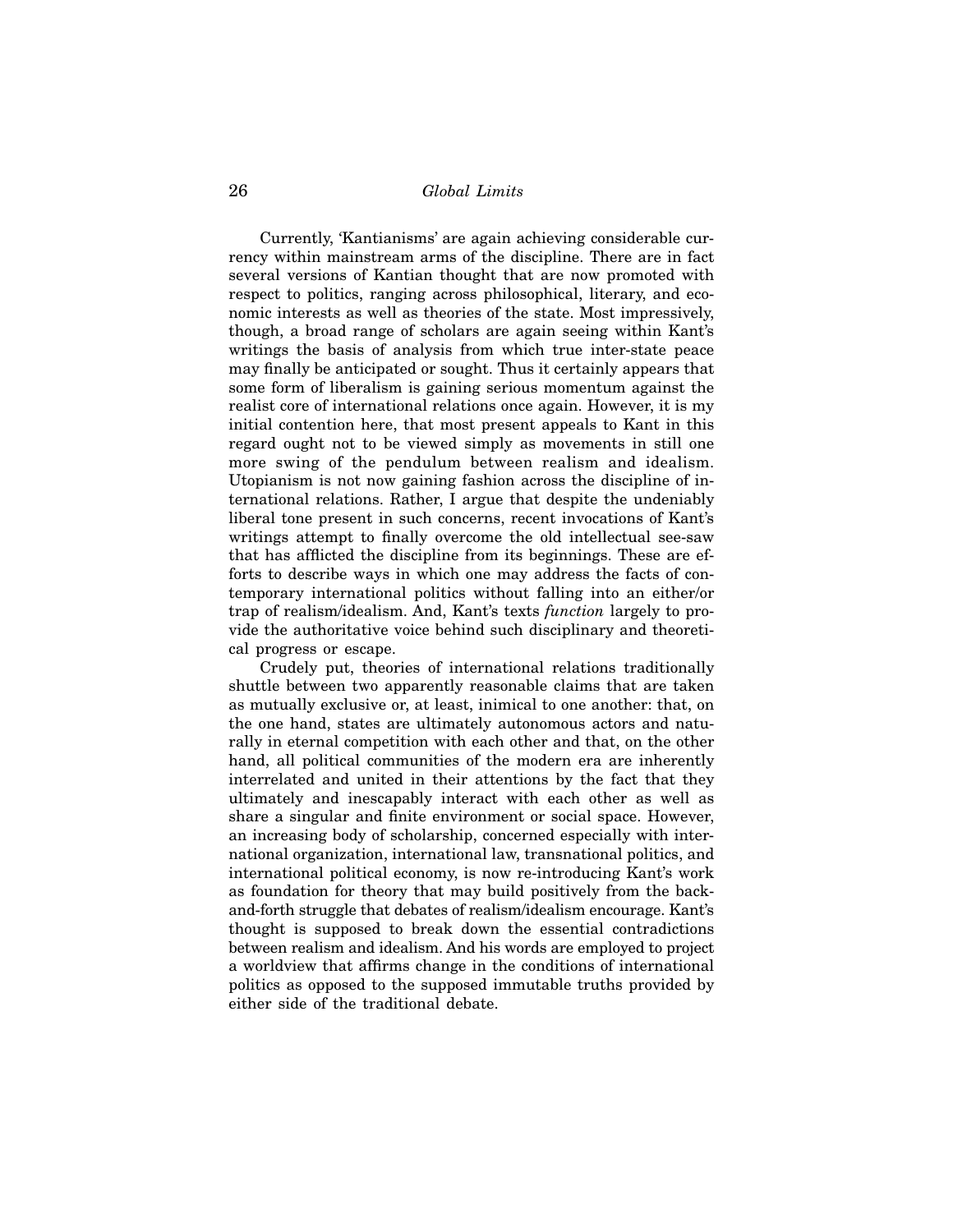To demonstrate how this is the case, I will first present the Kant that is most often and almost exclusively taken to be *the* Kant of international relations. In conjunction I will trace the scattered range of traditional renditions of Kant as a theorist of international relations from which current readings in this vein may and do find their most immediate source. In doing so, I aim to establish how Kant's thought is received ultimately as both a problematic and potentially connecting force across the discipline, as opposed to merely an emblem for the one side. From this point, I will go on to examine how this sort of reading is actually deployed, particularly in recent literature to do with the role of democracy in promoting international peace and the structure of international law in world order. With this in mind, I will, in addition, explore how these invocations of Kant's writings give license to a very specific treatment of questions to do with ethics in international relations. For, it is ultimately in this area of concern that current appeals to the revolution in thought regarding the potential for peace that Kant supposedly offers achieve their greatest impact.

In the end, however, my more pressing interest here is to show that what is displayed throughout contemporary readings of Kant, insofar as his thought is viewed as a progressive ground for approaching a world politics for states, is less a forward-looking reform than what may at first appear. I argue that the resolution to the perpetual crisis among theories of international relations that the bulk of current revivals of Kant's texts apparently offer is in actual fact a highly conservative move. The recent re-introduction of Kant into the heart of international relations theory proves mostly to announce a potential end to the contest between the intellectual bookends of the discipline and not a true examination of the problems that may be inherent within those limits. In this instance, his words are used only to displace debate from the politics of states to the apparently less controversial ground of human needs and interests. Consequently, old and unresolved problems of theory are disguised in new categories. But no new way for the explanation of international politics is actually constructed. And international relations theory, as a project, is thus falsely secured.

Of even greater concern, what this critical analysis shows is that the place of Kantian thought in theories of international relations is itself erroneously obtained. Those calling for a return to Kant are quite right to suggest that his position is not legitimately mapped within the traditional spectrum of theoretical debate. And, they rightfully indicate the need to fully reconsider the conventions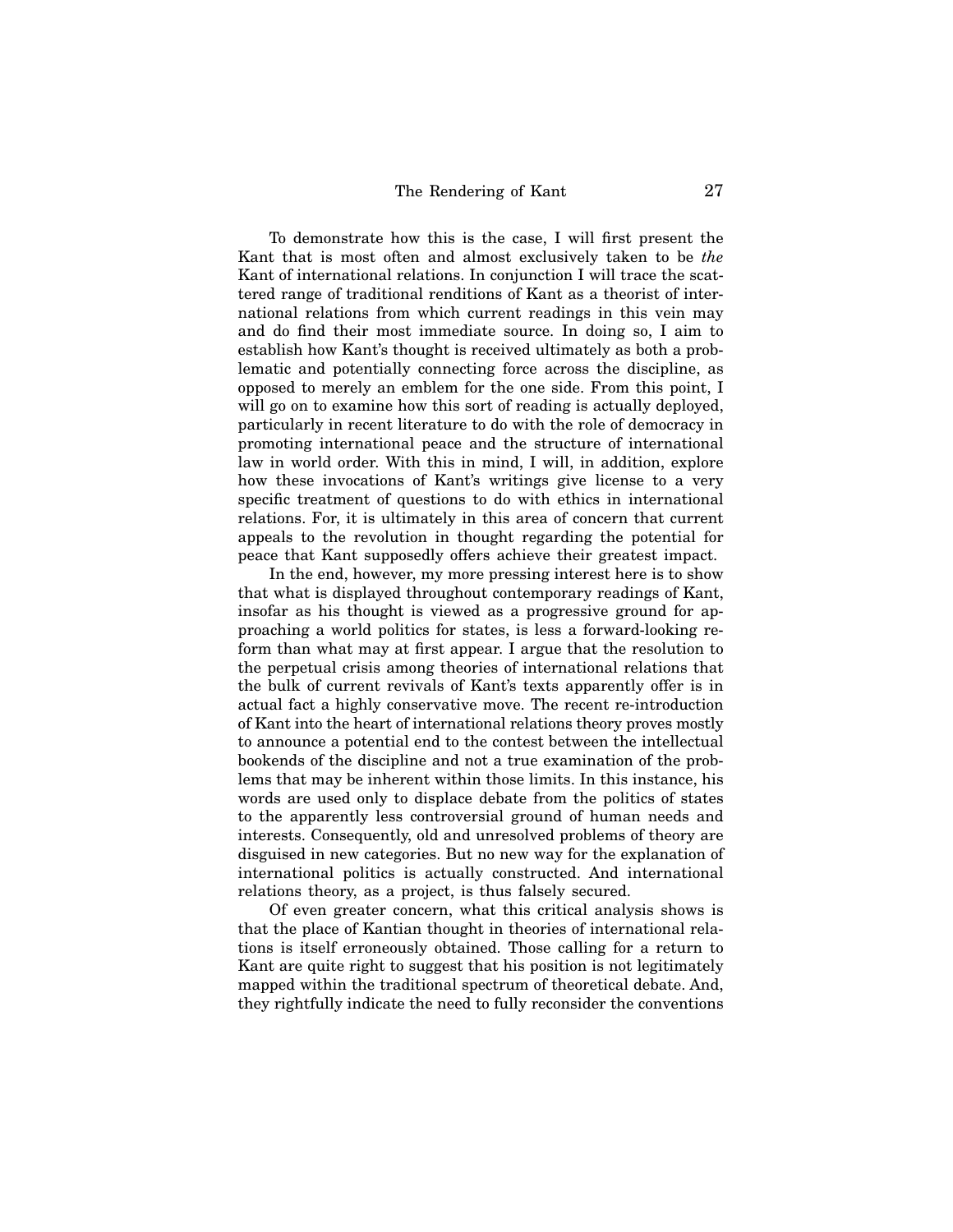of Kantian theory in international relations. However, it is also the case that the current revival of Kant does not take up this work in any serious way. Rather it is based on mere reworkings of the poor readings already established within the tradition. Thus, the true significance of Kant's theory for the study of international relations remains an enormous question yet to be engaged. And one of the central theoretical pillars of the discipline is shown to be conspicuously hollow.

## **Readings of** *Perpetual Peace*

Kant gains his reputation as the consummate idealist in international relations theory largely in direct opposition to selected readings of Thomas Hobbes' *Leviathan*. 2 As most new scholars to the discipline are soon taught, in chapter 13 of Part I, Hobbes testifies that human life is conditioned always by repetitive violence—a war of all against all—and that the pain of such existence can be minimized only where a group of persons submits to a singular sovereign, who consolidates and concentrates the force and authority of all into One. Consequently, each sovereign commonwealth of persons faces each other as a singular subject and body, protecting its component organs within. Isolated from the rest of this lengthy and complicated work of political theory, Hobbes' claim that human life is "solitary, poore, nasty, brutish, and short"3 serves as a banner for realism and suggests an entire mainstream of pessimistic thinking that places states and their power interests at the focus of every analysis and laments the reputed invariable character of human interaction. It is then only fitting that the place of optimism reserved for Kant is similarly defined and reduced on the basis of a singular short text. Trimmed from a career of prolific thought and writing, spanning well over fifty years, Kant's short pamphlet *Perpetual Peace*<sup>4</sup> has functioned as almost the sole ground for his reputation as a theorist of international relations. Other of Kant's short writings have proved of general interest.<sup>5</sup> However, it is indeed treatments of *Perpetual Peace* that come to govern Kant's role in the discipline most directly.

A reading of *Perpetual Peace* at its face-value quite handily delivers the idealist caricature that presides under Kant's name. In the confines of this particular text, Kant appears to theorise that war between states may not only be brought to an absolute halt but, more to the point, that international conflict may be elimi-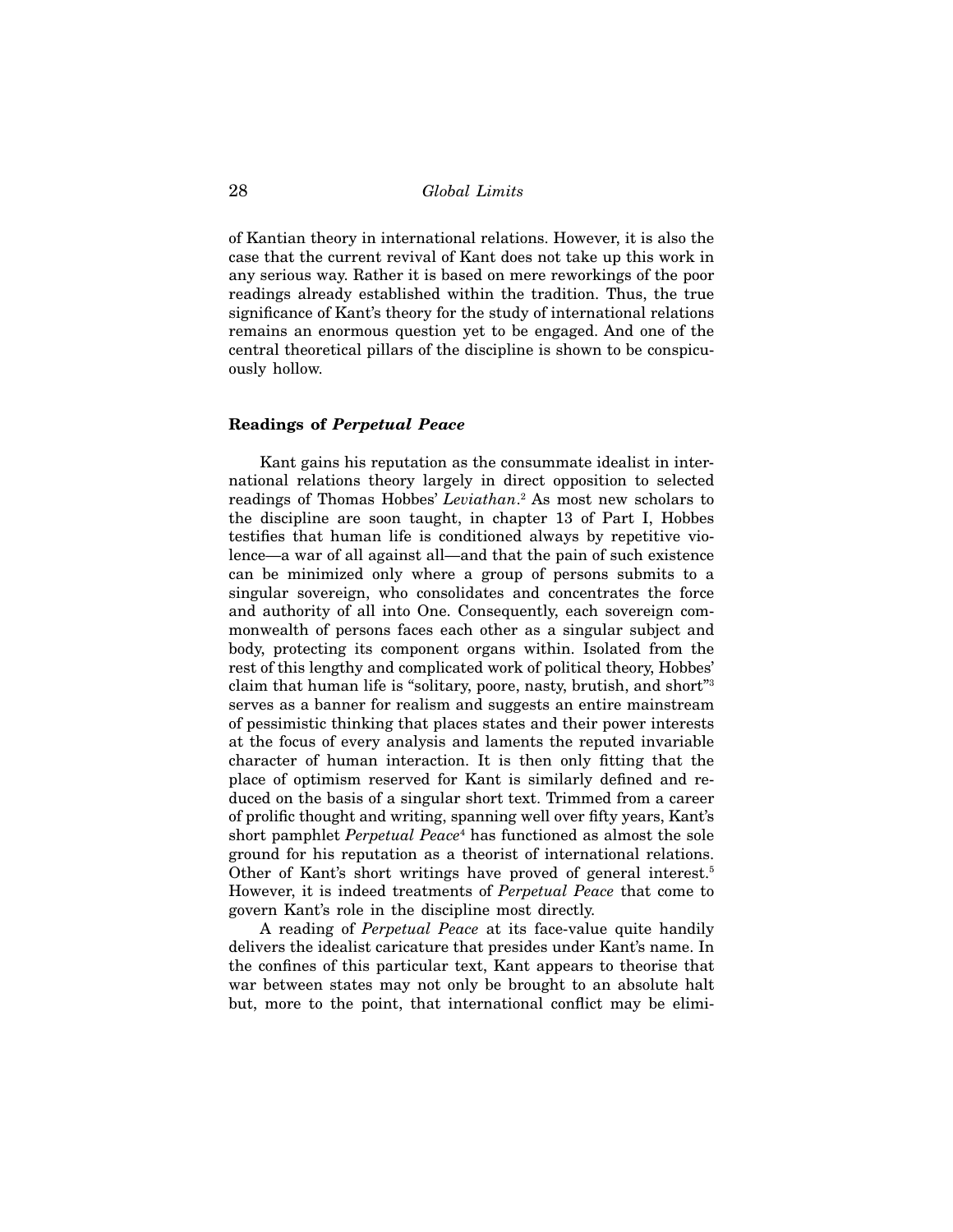nated as a potentiality altogether. He displays great willingness to place stock in the capacity of states to gain true respect for one another's existence, rights, and interests. Kant seems to treat egoism and domineering instincts as elements that may be outgrown in international politics. Read in this manner, *Perpetual Peace* then provides the very foundation of utopian thought against which E. H. Carr protests so vehemently in his celebrated *The Twenty Years' Crisis*. 6 Thus, *Perpetual Peace* serves as a text underlying the greatest turn against idealism achieved within international relations theory in the past century.

These general sentiments are first exhibited in Kant's six Preliminary Articles of a Perpetual Peace Between States:

- 1. No conclusion of peace shall be considered valid as such if it was made with a secret reservation of the material for a future war.
- 2. No independently existing state, whether it be large or small, may be acquired by another state by inheritence, exchange, purchase or gift.
- 3. Standing armies (*miles perpetuus*) will gradually be abolished altogether.
- 4. No national debt shall be contracted in connection with the external affairs of the state.
- 5. No state shall forcibly interfere in the constitution and government of another state.
- 6. No state at war with another shall permit such acts of hostility as would make mutual confidence impossible during a future time of peace. Such acts would include the employment of *assassins* (*percussores*) *or poisoners* (*venfici*), *breach of agreements*, *the instigation of treason* (*perduellio*) within the enemy state, etc.7

In these articles, he offers a basic guide as to how an international peace may finally take form.

Articles 1 and 3 underline the primary understanding of peace under which Kant operates in this text. He emphatically states that by "peace" he means a thoroughly new condition and advancement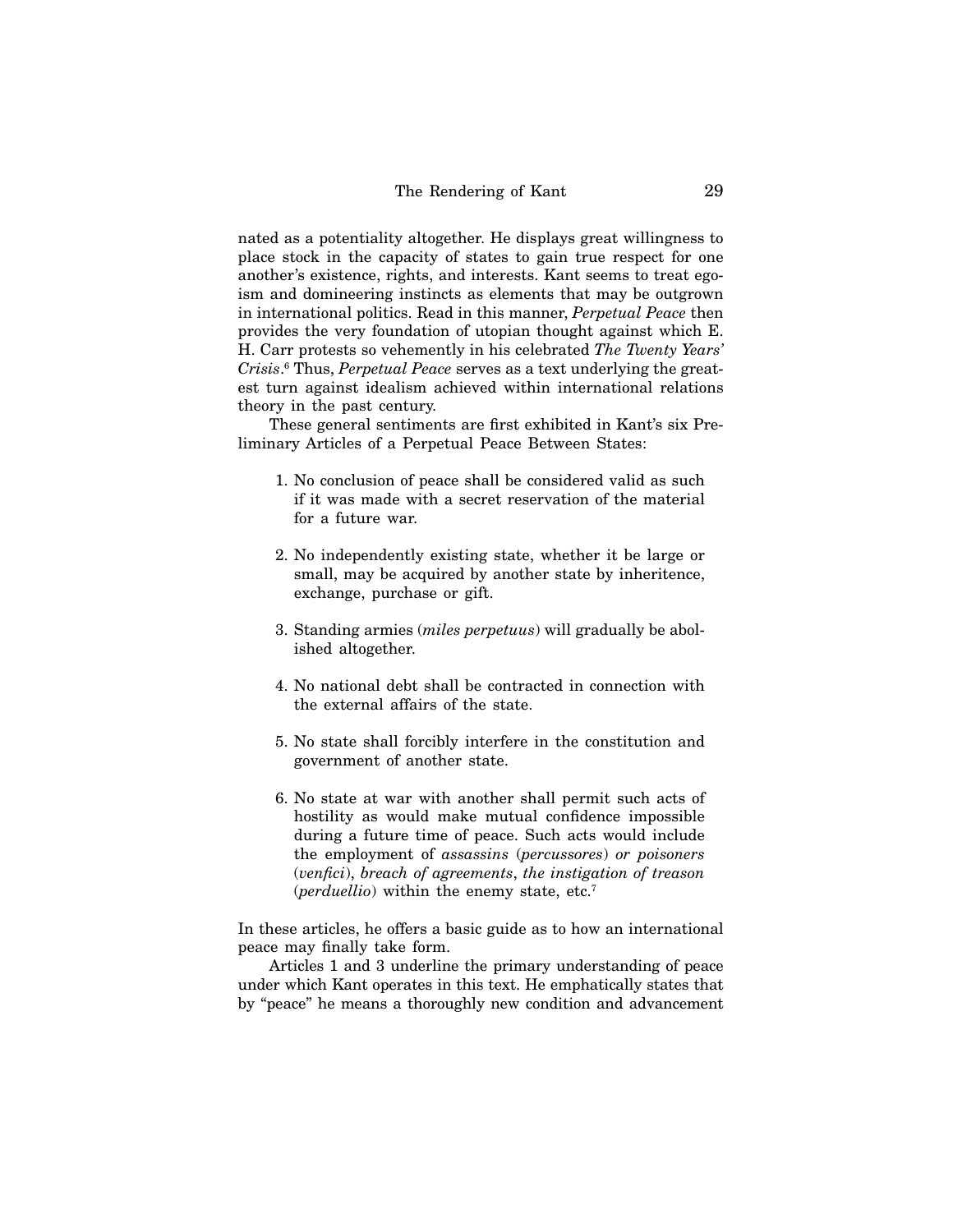in the processes of international politics. He rejects the notion that any treaty or agreement that leads to a cease in battle and competition between states, no matter how successful or lasting, may provide sufficient grounds for peace. Peace, Kant reasons, could only truly be such if there is no cause for political leaders to even entertain war as a means to state interests.<sup>8</sup> On the assumption that the maintenance of a corps of professional soldiers or the stockpiling of arms or the capital with which to fund a military machine in itself may pose a visible threat, he claims that even a defensive position threatens peace between states. Moreover, Kant holds that the attempts made by 'peace-loving' states, through the accumulation of troops and other forms of material prowess, to deter the potential aggression in their neighbors can in themselves instigate direct confrontation. For, the requirements of maintaining such a deterrent, in the name of peace, may prove far more of a financial and social drain on states than can war and domination. And war may, therefore and unfortunately, become a more astute political option.9

In recognition of this problem Article 4 is offered as a preventive measure that seeks to stave off temptation toward such buildup. Kant argues here that foreign financial aid used to maintain social infrastructure and food-stores is not threatening in itself. Yet, he warns that the modern structures of international commerce that allow for mass lending and borrowing of capital between states make possible the funding of war machines far in excess of what any one state could muster of its own accord.10

Articles 2, 5, and 6, on the other hand, betray a high moral tone lying behind Kant's interest in encouraging such a peace. In these instances, one can see a staunch belief in what may be understood as the inherent autonomy of each and every state. He argues for the internal integrity of states, suggesting that they are not things that can truly be owned or commodified in any manner. A state, Kant claims, is at root constituted on the basis of a social will of some form and gains its structure from the rights that the citizens of the society attribute to one another.<sup>11</sup> Thus, in this light, he cannot tolerate the notion that one state could possibly have any just claim in meddling with the affairs of another people. Moreover, he refuses the suggestion that there is any ground under which one state may deem another society as deserving of disruption or punishment. As separately founded communities, Kant understands that no state has true authority over another in any manner.12 It therefore does indeed appear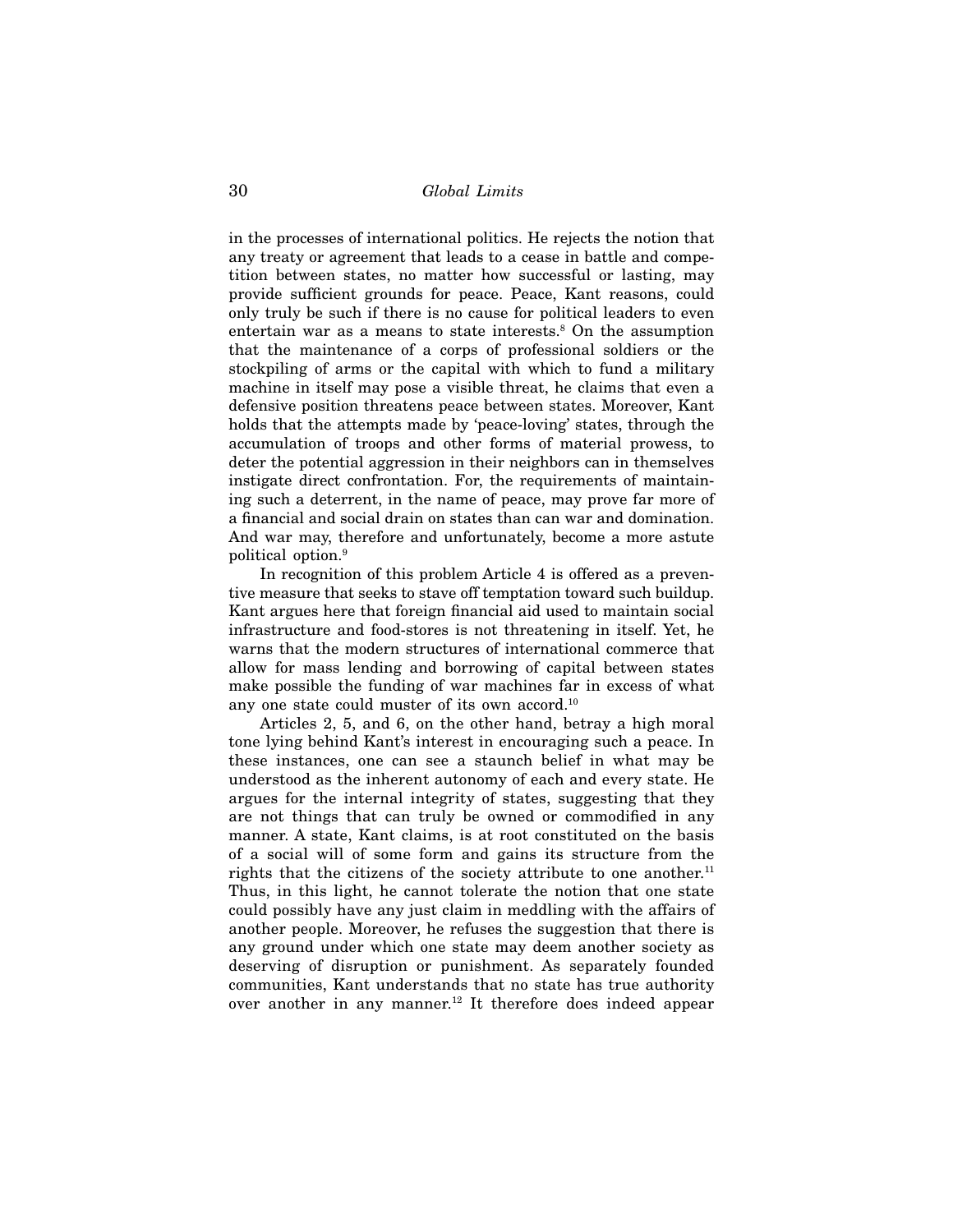necessary that the materials and arts conducive to international domination be eliminated.

Understanding, along with realists, that there is no international authority to bring international relations into accord with such Articles, Kant goes on to claim that it must and will be the states themselves who will mold this final peace.<sup>13</sup> Agreeing implicitly with Jean-Jacques Rousseau, $<sup>14</sup>$  he suggests that even if there</sup> ever was a natural state of humans in which peace and equality prevailed it is certainly not something to which civilized persons may return. Hence, Kant actually offers even more direct concurrence with Hobbes, in this respect, claiming that the predicament of human life outside of the protection of the sovereign is surely a state of war. Moreover, Kant recommends that peace is something which may only be "*formally instituted*" in a political manner.<sup>15</sup> And it is, therefore, here that one may first see the assimilation of Kant to idealism as perhaps overstated.

Kant goes on in *Perpetual Peace* to underline this point regarding the central importance of state politics to international peace with his three Definitive Articles of Perpetual Peace:

- 1. The civil constitution of every state shall be republican.
- 2. The right of nations shall be based on a federation of free states.
- 3. Cosmopolitan right shall be limited to conditions of universal hospitality.16

Here he describes how such a pacific condition in international politics could be attained. Additionally, Kant may be seen to display a strong faith in the rational will of human individuals and organizations as the mechanism through which such conditions may be organised.

He anticipates the transformation of modern states into true republics. And, by a republican constitution, Kant means a political community which is founded on principles of freedom for all people, dependence of all members on a singular rule, and equality for all citizens.17 Furthermore, he understands a republic to gain its legitimacy from and standing on a constitution brought about by the rightful consent of the citizenry as a whole in its origin. Decisions regarding whether such a state will or will not engage in warfare is up to the people themselves. Kant therefore hypothesises that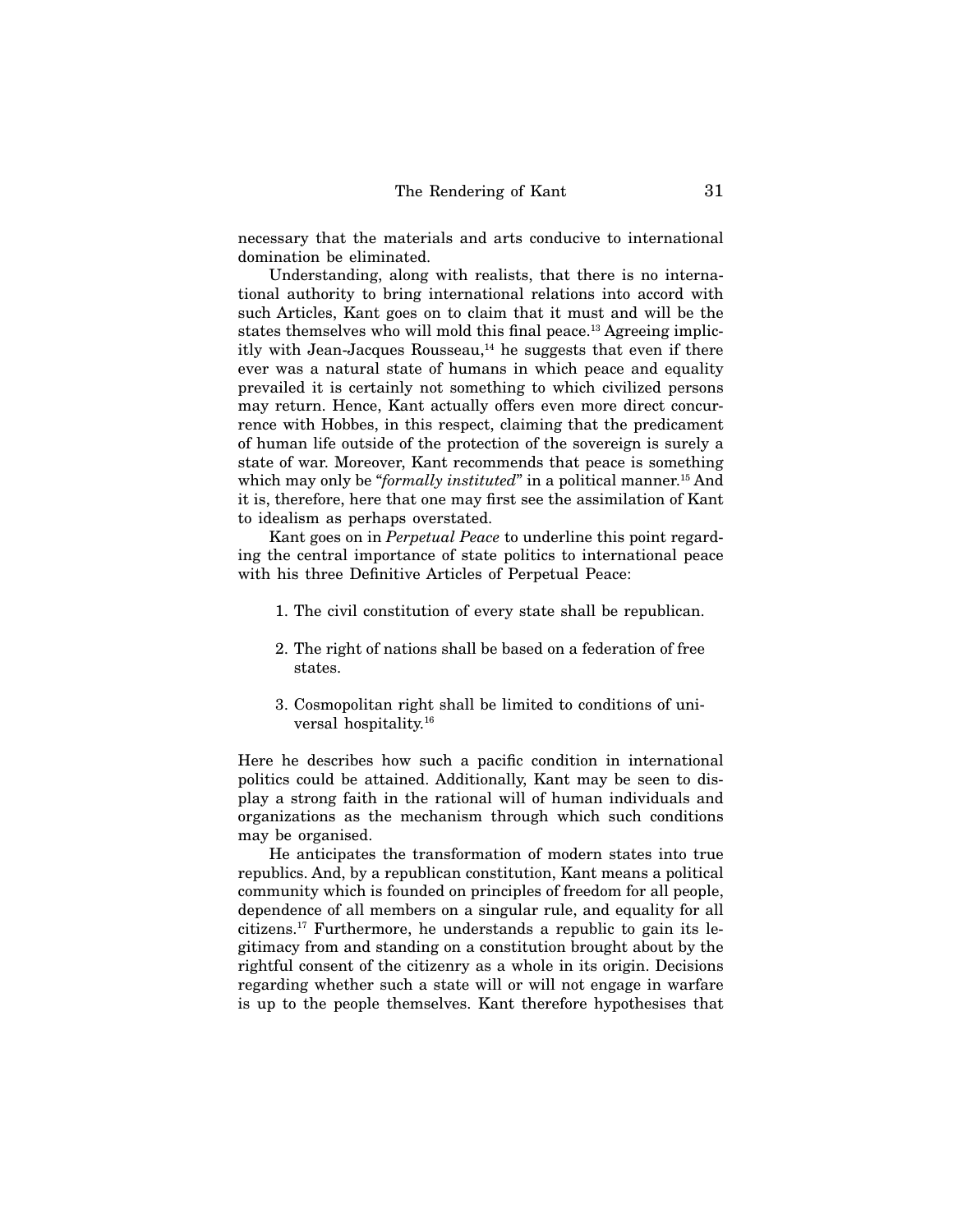the public itself will reject war and the inherent disposition of states will be such that interstate conflict will be avoided at all costs:

For [supporting such conflict] would mean calling down on themselves all the miseries of war, such as doing the fighting themselves, supplying the costs of the war from their own resources, painfully making good the ensuing devastation, and, as the crowning evil, having to take upon themselves a burden of debt which will embitter peace itself and which can never be paid off on account of the constant threat of new wars.18

Holding to this level of logic, he imagines that republican states will in turn seek peace with one another in the form of a federal union. Without the existence of a transnational authority to which states may mutually appeal, Kant submits that republics will have no better option than to diffuse all potential threat with one another.19 Just as one might expect that a republic may be successfully constructed to serve the interests of the citizens and the citizens themselves aim to avoid the destructive depletion of resources and the social fabric caused by war, he foretells that an international contract of some sort between states is attainable.

Kant's emphasis here, though, is that republics around the world can and ought to construct this federation as free states. It must be a voluntary union, where no power is transferred above state sovereignty.20 Equality is of primary import, so as to divert the possibility of distrust, envy, or conceit from inaugurating imbalances of any kind. Hence, it is that Kant insists in the third and final Definitive Article that a mark of true peace will be the case in which any traveler is treated with civility on the soil of any foreign land. For this will signal a circumstance in which it is universally recognized that the entire globe is a single community of human beings.21 It just so happens that different groups of humans have banded together under different forms of legitimate rule, as they respectively see fit.

When taken as the foundation of Kant's thought on international relations, his Preliminary and Definitive Articles, then, display a singular optimism in the ability of humans to overcome differences. In admitting to the sensibility of perpetual peace and in joining into a world-wide federation of states, each separate community inherently recognizes and stands for inalienable human rights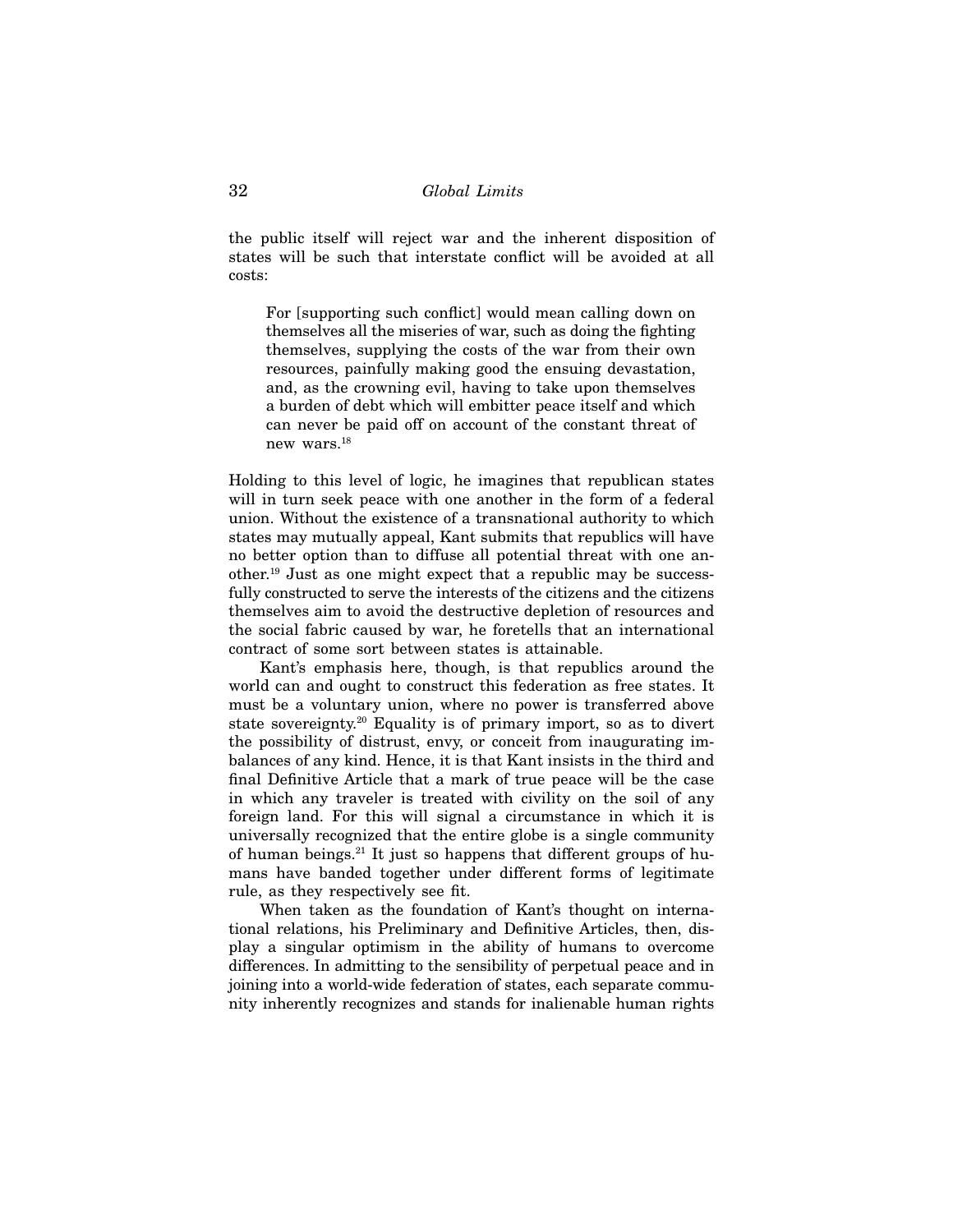that apply universally, regardless of one's association. Kant shows a belief in the notion that the strife of politics may ultimately be torn away from state structures and social hierarchies and taken up by the interests of each individual. In the hands of individuals, politics may, on a global scale, be rethought in terms of what humans each share. *Perpetual Peace* offers the hope that cosmopolitan interests can channel selfish desires.

Elaborating on his second Definitive Article, Kant admits that his political ideal would consist in the formation of an international state.<sup>22</sup> However, he recognizes the fact that humans and the communities that they compose are disinclined to give themselves over to a singular political constitution from which the appropriate social conduct and mores for all persons will be determined. He thus states that "the positive idea of a *world republic* cannot be realised."23 Yet, Kant continues to provide potential evidence for those who would receive him as the radical idealist he is so often thought to be. Even if he denies the possibility of a world state structure as such, Kant does urge that international conditions require that states unite with other republics, both near and far, so as to form at least "something analogous to a universal state."24 He disavows the possibility of global sovereignty. Yet, he apparently leaves the door open for an actual dominant body constituted from members world-wide.

It is precisely this sort of statement that impels such later theorists as Hedley Bull to perceive Kant as a proponent of extremes and to treat him as one who does indeed advocate world government.25 Dedication to this reading, however, also forces one to recognize a frustrating inconsistency between what Bull sees as Kant's simultaneous prescription for universal political rule and recognition of the anarchical condition underlying its possibility.<sup>26</sup> On this basis, Bull argues that the only force that could bring warring states together would be the force of one will over all others, leaving the whole idea of a global union thoroughly unattractive.<sup>27</sup>

On the other hand, accepting the tension between world government and the conditions of anarchy as merely the realistic challenge of international politics, Thomas L. Carson states that it is the prospect of such an overarching global force that indeed makes Kant's position particularly compelling in the modern world of nation-states.28 And Carson complains that Kant does not admit to what Carson perceives as the true benefits of a global military. Consequently, he retheorizes the grounding of *Perpetual Peace* in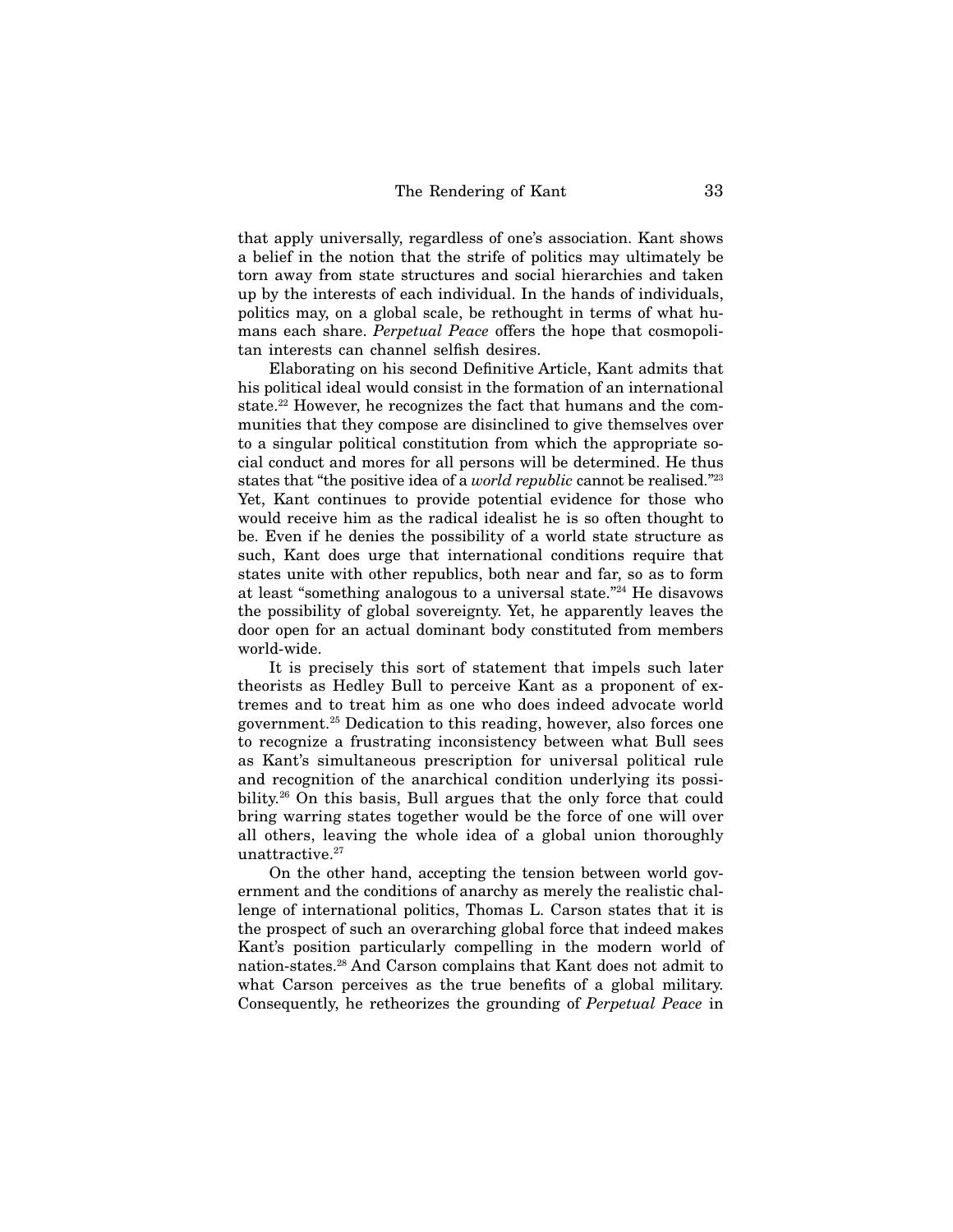such a manner as to allow for the unifying power that Bull either finds absent or fears.

For those who have essayed to move somewhat beyond a narrow literal reading of *Perpetual Peace*, however, the majority opinion prefers a Kant who does not hold out for a world government, as such. This case is established already with some strength in the texts of Carl Joachim Friedrich and F. H. Hinsley, which have served as the central foundations to understanding Kant within international relations theory. Friedrich acknowledges the sort of dilemma of interpretation that leads someone like Bull in the path that he takes. But he draws his readers' attention back to other elements of *Perpetual Peace*, where Kant himself suggests the contradictory quality that an achievement of a world state would pose in the face of the supposed freedom of individual states.29 Hinsley insists that Kant's use of the Latin term *foedus pacificum* in identifying what he means by "something analogous to a universal state" must be understood in its specificity. He notes that *foedus* refers to a treaty and not a state. Thus, he announces that, of course, "Everyone knows that [Kant] did not advocate world government or the complete but less universal merger of states: he explicitly rejects this solution."30

As noted above, though, from reading Kant's first Preliminary Article and his second Definitive Article one knows that he does not accept treaties as offering sufficient grounds for the final peace he envisions. He writes: "a *peace treaty* may put an end to the current war, but not to that general warlike condition within which pretexts can always be found for a new war."31 However, it is also important to note that Kant is careful to make a strict distinction between a *foedus pacificum* and a *pactim pacis*. He refers to the latter as the simple peace treaty which itself, in his opinion, does little honor to the idea of peace. And with the former he appeals more directly to the notion of a "pacific federation" of states.<sup>32</sup> Kant in fact pushes this notion in so many words, stating that:

This federation does not aim to acquire any power like that of a state, but merely to preserve and secure the *freedom* of each state in itself, along with that of the other confederated states, although this does not mean that they need to submit to public laws and to a coercive power which enforces them, as do men in a state of nature.<sup>33</sup>

With this in mind, Hinsley even suggests that the very style which Kant employs to write *Perpetual Peace* indicates that a world-state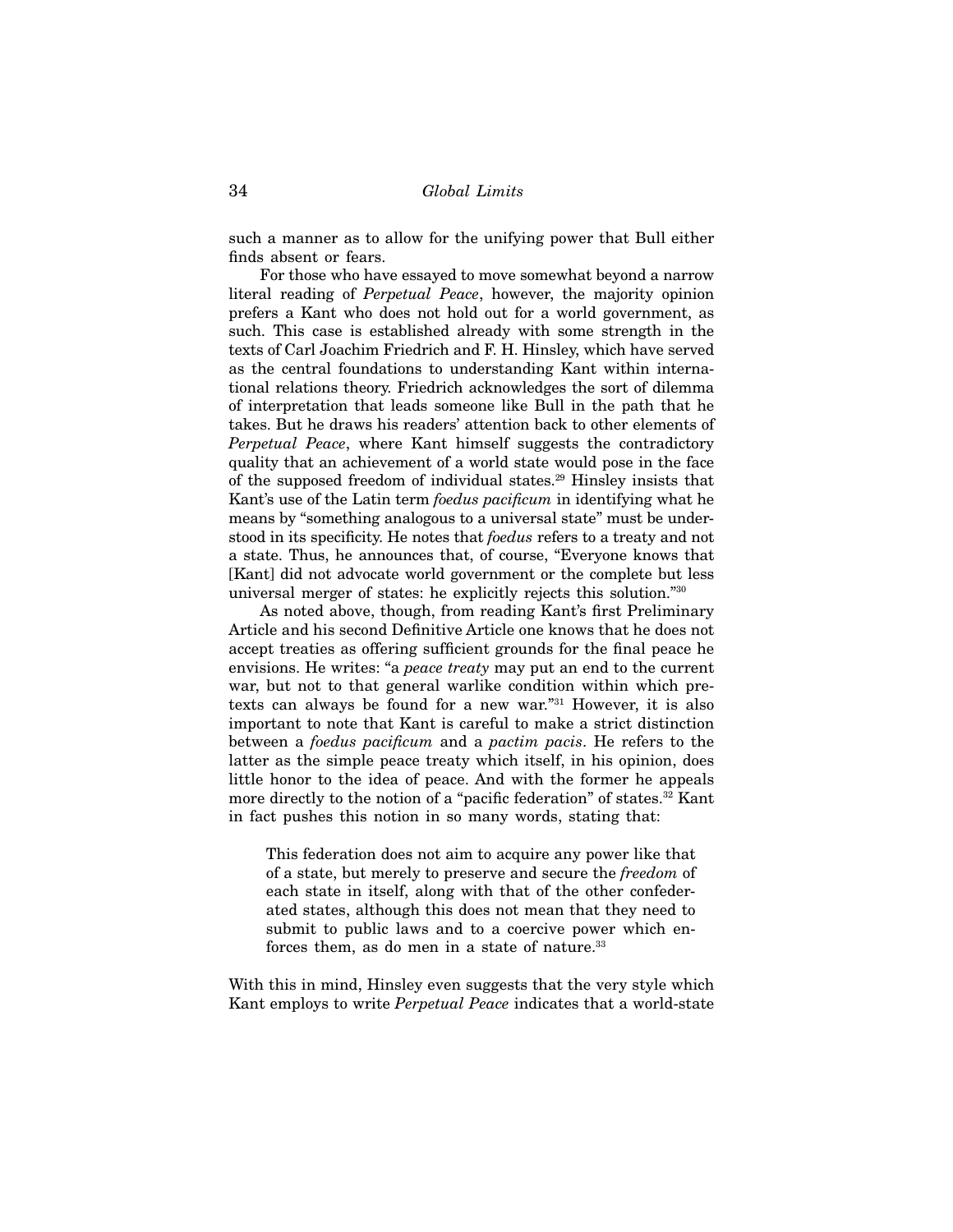is furthest from his thoughts. Hinsley reminds his readers that this text is constructed primarily in terms of prefatory articles and as a description of what Kant sees as the conditions for peace.<sup>34</sup> His point is that *Perpetual Peace* does not offer a constitution of any sort. Nor, does it outline the substance of an international legal structure. Rather, as a document, Kant's text offers a guide and potential framework on which, he believes, a peaceful global order of states may be begun.35

With the sort of caution that each employs, both Friedrich and Hinsley have ultimately indicated the relationship Kant makes between politics and morality as the key point of access for subsequent readings into his entire thinking on international politics. Together their analyses show that it is in the certain association he perceives between these things that supposedly allows Kant to propose a true federation of republics which avoids the rise of a global ruler. And it is thus in this relationship that the notion of universal governance may be and is seen to finally mesh with an acceptance of anarchy in the world.

Within both his second Definitive Article and the Appendix to *Perpetual Peace*, Kant makes the point that all political action and posturing pays homage to some form of legitimacy, of a rule based on *right*. 36 He holds the position that all political actors seek the semblance of justification in their actions, whether such behavior warrants the excuse or not. Kant claims that, regardless of how a politician or government may strategize to get around the limitations of a rightful position, such figures invariably seek the cloak of legitimacy so as to maintain the support of subjects and allies.<sup>37</sup> And the basis of this right in action and position is the assumption that politics is ordered with respect to moral sense.

Whereas he distinguishes politics as the applied aspect of right, he appoints morality as the theoretical component of right.<sup>38</sup> In addition, Kant understands that politics on an international scale will succeed only once these branches of right are appropriately brought into balance. And that which will bring about such equipoise will be the free willing of a politics that operates under a concept of right that has already been morally determined. The international federation that Kant hopes for will occur only insofar as a particular moral position comes to drive the political portion of right. And this moral impulse is what each republic will ultimately freely adopt.

Kant recognizes that any political actor can conjure a moral attitude to accommodate given political actions and interests.39 He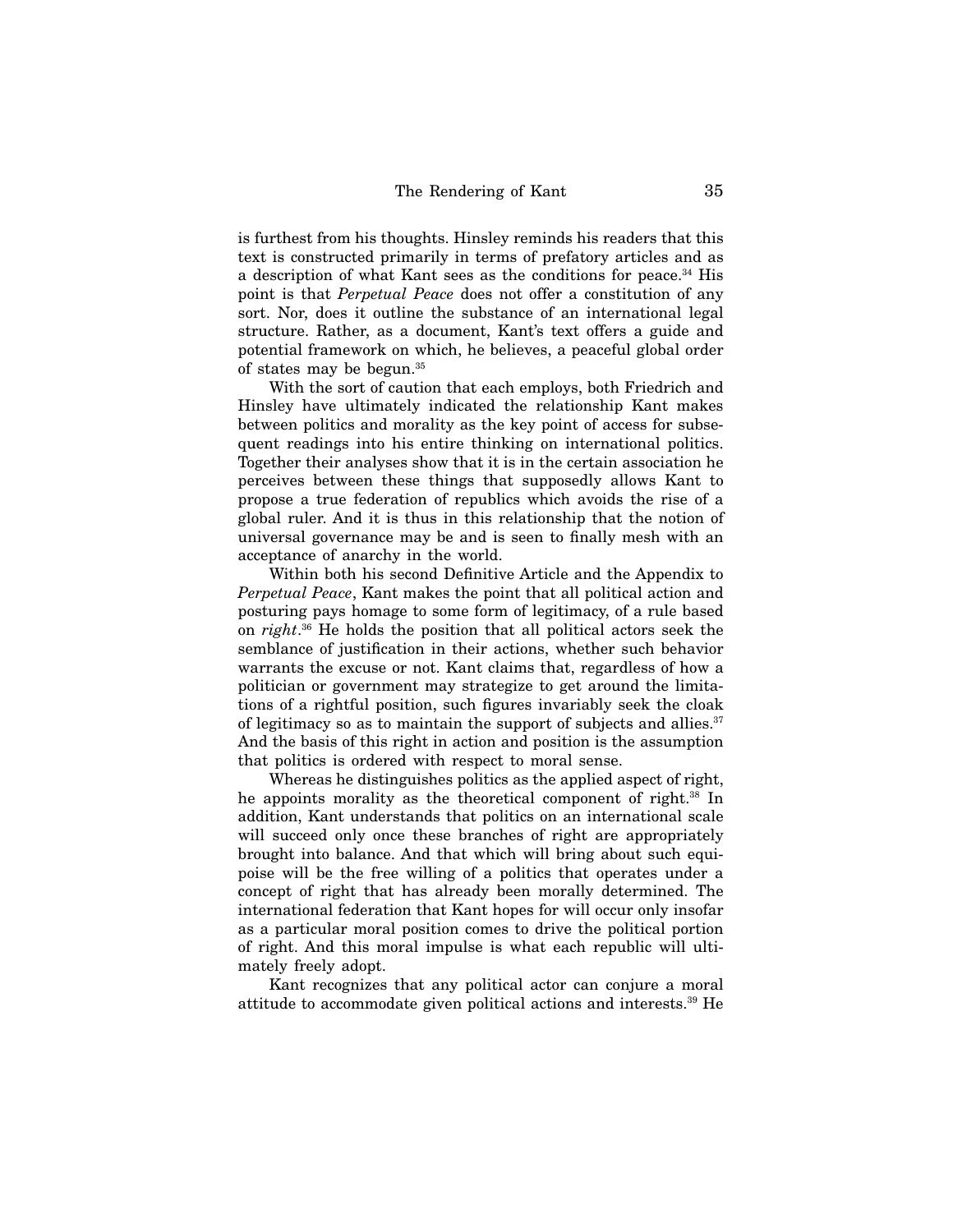refers to such a person "who fashions his morality to suit his own advantage as a statesman" as a "political moralist."40 However, Kant believes that the political moralist ultimately defeats the possibility of his own political aspirations. The political moralist is always incapable of providing the moral underpinnings of his claim to right in any way other than in retrospect.<sup>41</sup> Hence, the political moralist is never in a position to truly offer a rightful direction in politics. He can never make a successful claim to right without having perpetrated illegitimate acts. In contrast, however, Kant does declare a belief in the possibility of a "moral politician" who is able to determine principles of political propriety in accordance with morality.<sup>42</sup>

What this means is that he imagines political actors who, through reason or experience, are able to establish political duty as prescribed by the natural conditions faced by all human beings. These conditions include the facts that humans naturally form communities through necessity, that these communities inescapably come into contact with one another, and that the space available for national migration on this planet is finite.<sup>43</sup> So, the conditions are such that the respective social interests of each state, and, thus, the respective interests of each individual, depend on the protection that the arm of politics may achieve in the interstate sphere. The only guarantee to such safety, according to Kant, is a total peace among them. And this peace must indeed be extended globally to ensure the domestic interests of each and every state. Hence, the moral politician will seek an order in which a variety of states living under a diversity of respective rules may coexist without bringing harm to one another. This is the very guideline posed in Kant's Articles of *Perpetual Peace.* And he pronounces these as moral by the fact that, as he suggests, they represent a social/political structure that could be adopted by all persons without injury. He believes that it allows for the rights of all to be respected.

Kant goes so far as to say that "a true system of politics cannot therefore take a single step without first paying tribute to morality."44 The significance of this statement is that he suggests here a manner by which the dilemma of international relations may be thought without framing politics purely in terms of power. Kant's point is that the notion of maintaining domestic interests simply through the wielding and accumulating of force is counterproductive in an age of truly international politics. Political expediency, he argues, is best served through attention to the moral require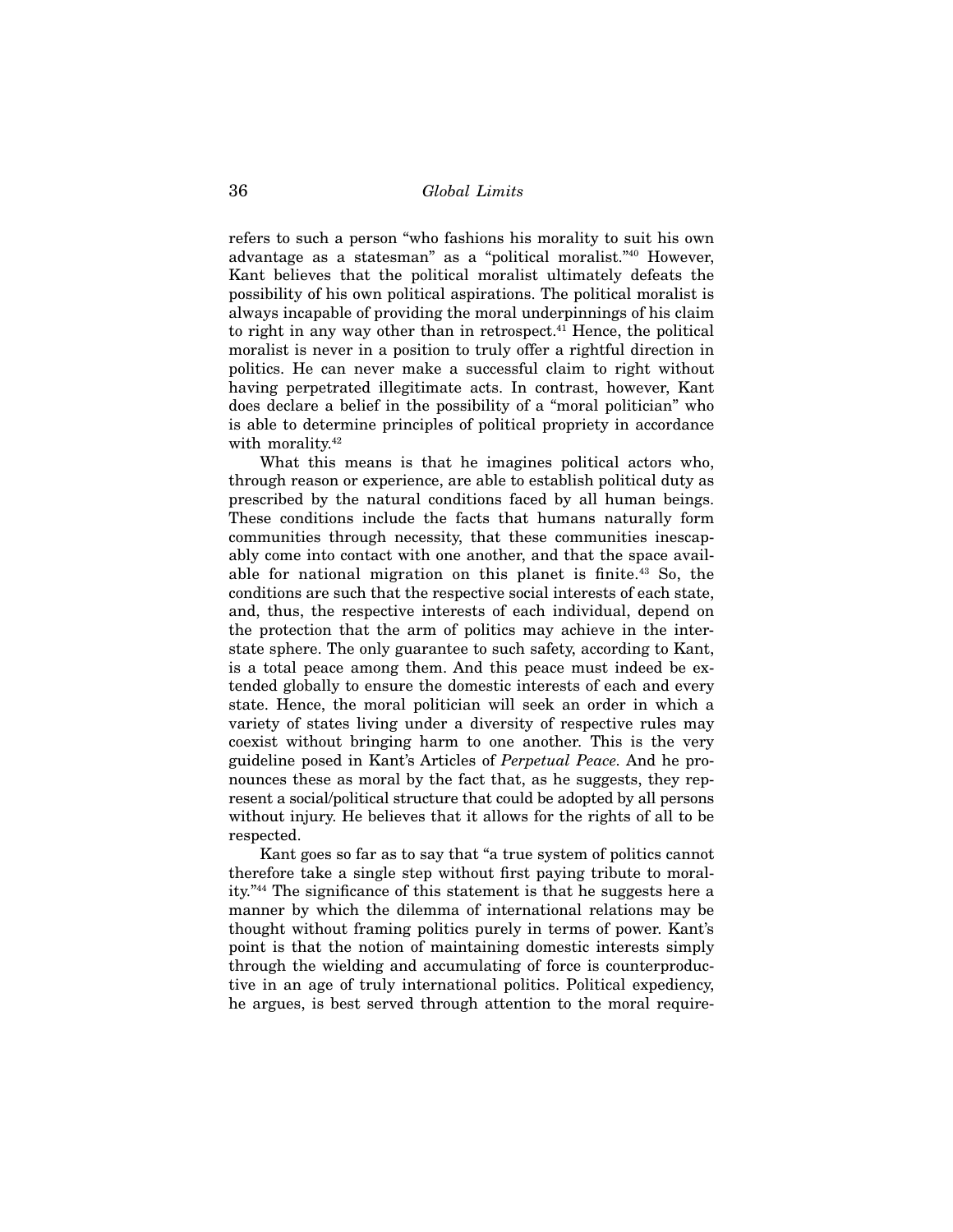ments of modern life. And once politicians and governments are finally impressed with this idea, Kant trusts, a political resolution toward peace will arise. Most important, though, he imagines that this will indeed be a volition that may compose the basis for a form of 'world government' without a superior force or leader. For, the moral position is supposedly one that each state could and ought to establish independently of one another. It is a will that may emerge naturally in each context.

It is primarily this early focus on the links made between morality and politics in *Perpetual Peace* that has made way for the reception of Kant as a particularly *new* theorist of international relations. As one can see through an examination of the histories of international relations theory written, respectively, by Torbjörn Knutsen<sup>45</sup> and F. Parkinson,<sup>46</sup> Kant's writing is cultivated as a point of specifically *modern* awareness. Parkinson, in particular, notes how Kant's concentration rests on an idea of a modern state, as opposed to any given territorial political institution that one might care to pull from European history.<sup>47</sup> This is a state modeled most specifically on the republic envisioned in the French Revolution, which inspired Kant directly.<sup>48</sup> It is a nation-state in which a popular government is installed, supposedly resting on the general will of a population viewed indifferently throughout the territory.

In addition, Knutsen notes how *Perpetual Peace* "ushers in a new epoch in International Relations theory," wherein the power dynamics of international politics are thoroughly rethought.49 He identifies Kant as the figure who initiates a negation of the idea that an equilibrium between states is something that states themselves can control through negotiations of the physical force each represent. In this rendition, rather, *Perpetual Peace* represents the notion that a model of balance between states is something by which each republic must allow itself to be claimed. Each republic must give itself over to the rule constituted through the relations circulating across the balance. Knutsen draws attention to the points at which Kant argues that no one or collection of states is anymore able to successfully force one particular order in the world. In this regard, he suggests that states are not sufficiently in control of the conditions that underlie international relations.

*Perpetual Peace* certainly does present an argument for the recognition of the intranational, transnational, and multinational forces and movements that have come to characterize much of the dilemma of modern international relations. Kant is particularly mindful of the force of international commerce in the formation of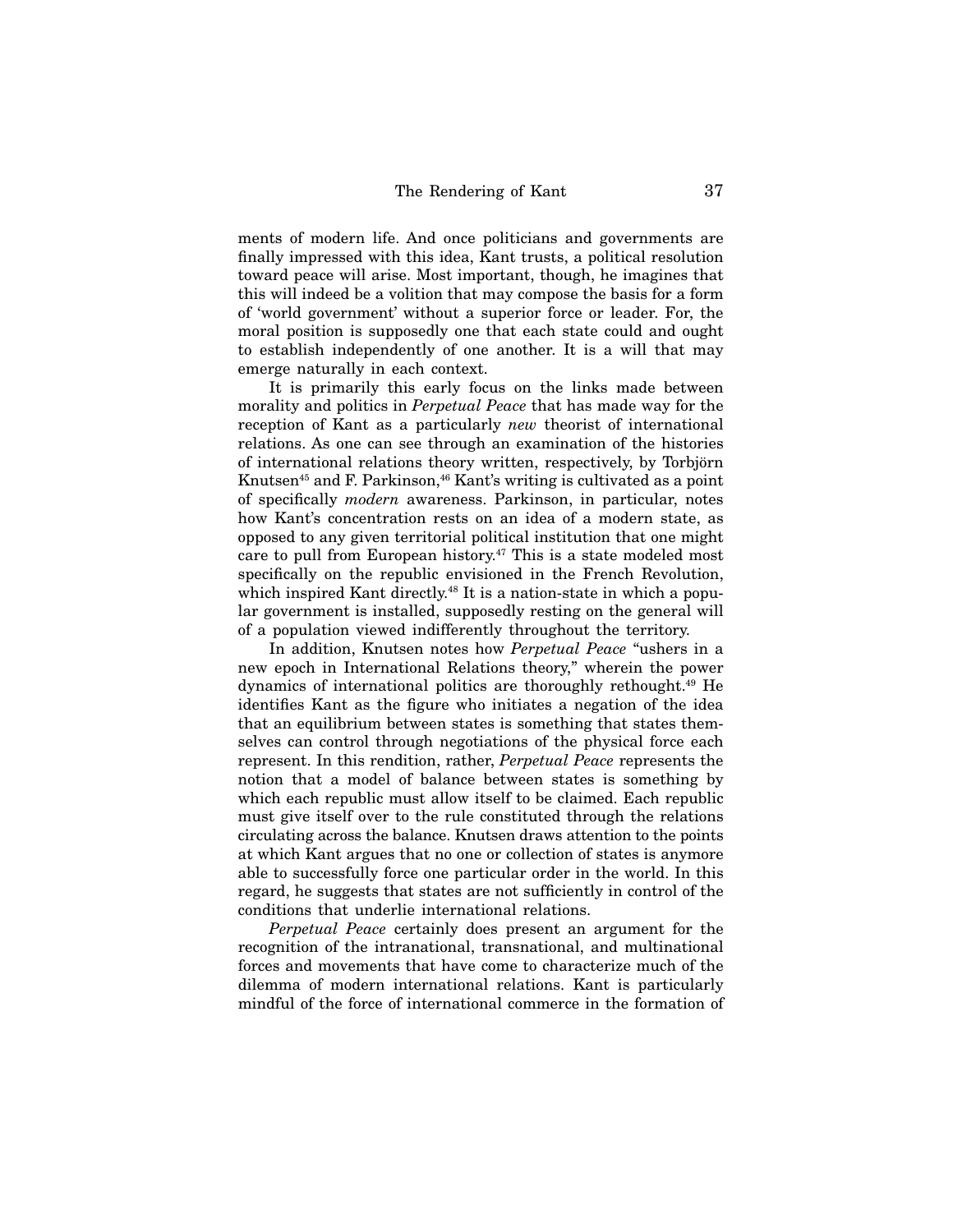international political orders.<sup>50</sup> He makes the point, which is commonplace among contemporary political economists, that commercial links made between and across communities, internationally, score a level of relations to which the states in themselves are not fully adequate. And on this basis, Kant suggests that states will inevitably seek peaceful relations with one another, so as to in part facilitate the industry that has so quickly and successfully outgrown the aspirations of mercantilism. Consequently, Parkinson interprets Kant as having finally got beyond the realist dilemma most often identified with Hobbes, where the state of nature is simply understood as being at odds with civil society.<sup>51</sup> In Parkinson's eyes, Kant recognizes that the very changes in international conditions noted above render the traditionally viewed obstacle of nature quite differently.

In Hobbes' *Leviathan* one learns that violence is inherent to the supposedly natural competition for land and resources and forces individuals into the formation of separate and distinct commonwealths, which remain at war with one another on a larger scale. Yet Kant suggests that this same violence, in a world progressively surfaced with nation-states that are in inescapable contact with one another and have grown intractable bonds, will alternately necessitate movement toward peace.

Already in the Anglo-American world of the early twentieth century, this representation of Kant's view proved compelling. Foremost on the mark, A. C. Armstrong inaugurates in 1931 a tendency, seen in some later writers,52 to treat Kant's *Perpetual Peace* as a kind of *prophecy*. 53 He attempts to defend Kant against the charges of utopianism prevalent at the time. And, the point of his writing involves the fact that *Perpetual Peace* was already being used as a basis for theorizing a practical peace in Europe since the Russian disarmament proposals of 1899 and the Peace Conferences at the Hague.<sup>54</sup> Despite finding Kant to be a man of his times,<sup>55</sup> Armstrong reads *Perpetual Peace* as containing the ideas most parallel to the developments that lead to and the plan that characterized the League of Nations that came about after the World War I.56 He remains unsure of how Kant would react to the specific conditions of international relations 130 years after his death.<sup>57</sup> Yet, Armstrong is convinced that Kant would find some way of adjusting the generality of his proposals and throw his lot well within the camps of those seeking peaceful resolution through the League.<sup>58</sup>

Hinsley is less upfront in offering an actual evaluation of Kant's relevance to historical reality. In this regard, he merely submits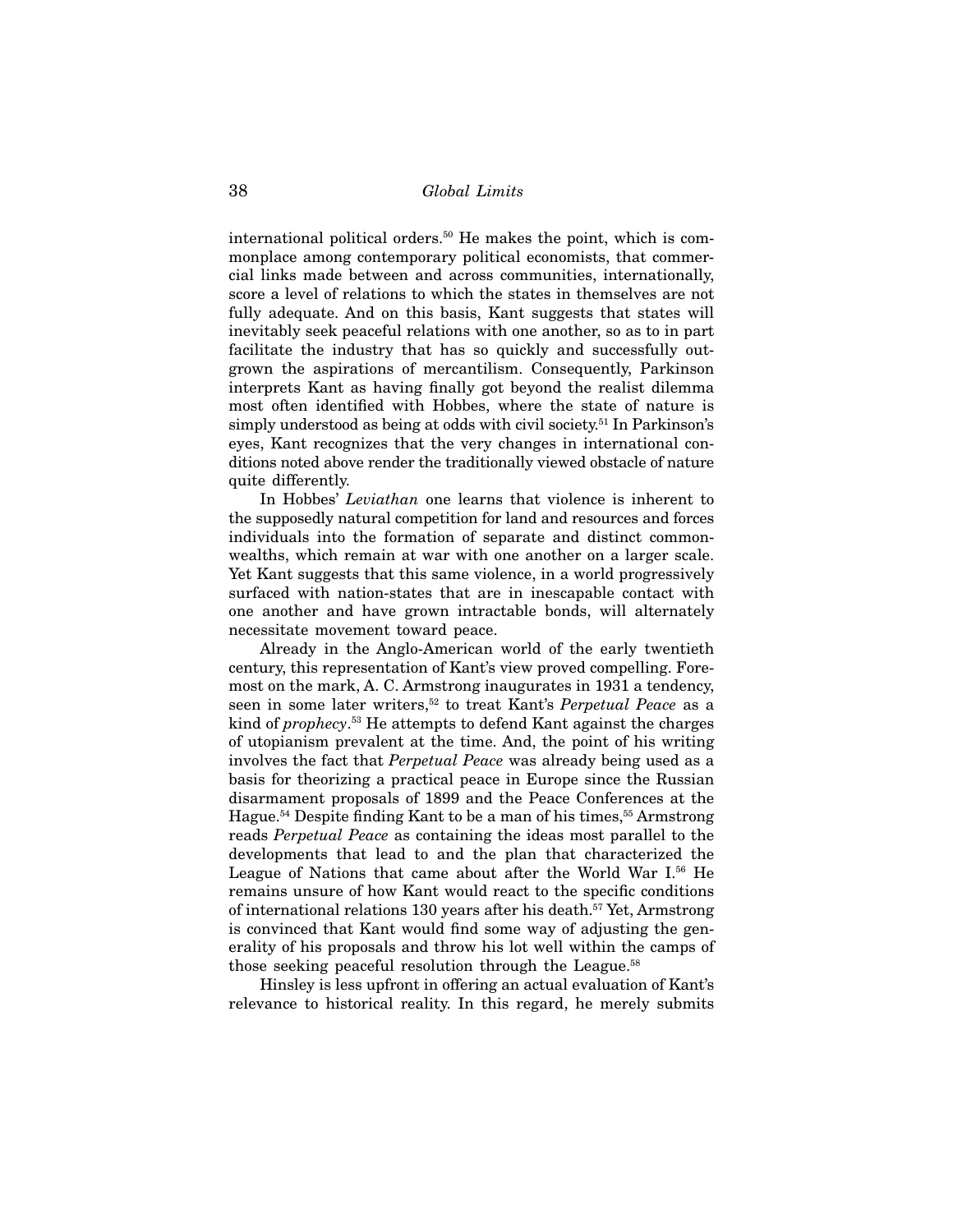that if Kant's Preliminary Articles were indeed ever accepted on a global level, peace would most surely be accomplished.59 Alternatively, Friedrich is even more enthusiastic than Armstrong in his assessment of Kant's potential role in sketching the future of international relations. Anticipating sentiments found within recent attention to Kant, Friedrich is of the mind that the success of any world order depends on what he understands to be the capacity of all humans to develop universal moral standards of value, regardless of particular domestic values.<sup>60</sup> And he attributes the supposed foresight of his own comments directly to the work of Kant. Thinking at this point in terms of the birth of the United Nations, Friedrich proclaims:

What is more, looking back from San Francisco in 1945, we can test [Kant's] ideas by the intervening century and a half, and we can say, 'He was right.' Or rather, that he was more nearly right than anyone else at that time or since.<sup>61</sup>

Such ebullience over Kant's alleged relation to the design of either major inter-state union has surely waned as the initial fervour surrounding the founding of each body has itself lapsed. Still, his successive interpreters maintain a strong association between the analysis present in *Perpetual Peace* and the qualitative changes to late-modern international order. As Patrick Riley comments, one of the most striking points that emerges from Kant's writing in this context is the idea that the stability of each sovereign state is fully dependent on the manifestation of some form of international federalism.62 And this may be and is read forcefully with respect to the manners in which states are progressively finding it necessary to expand alliances such as the North Atlantic Treaty Organization and the European Union. In this light, Charles Beitz finds Kant's attention to the growing interdependence of nation-states, along economic, political, and cultural lines, to successfully anticipate practical principles of justice on a global scale. Beitz suggests that Kant could be quite correct in assuming that international links and cooperation might lead to such cosmopolitan moral-political structures in the same way that one may understand social cooperation to found distributive justice within states.<sup>63</sup>

Along the way, then, the Kant which is at first glance associated with proposals for an alternative international order is replaced by or at least supplemented with a Kant who is the watchful interpreter and tracker of the historical movement in political conditions.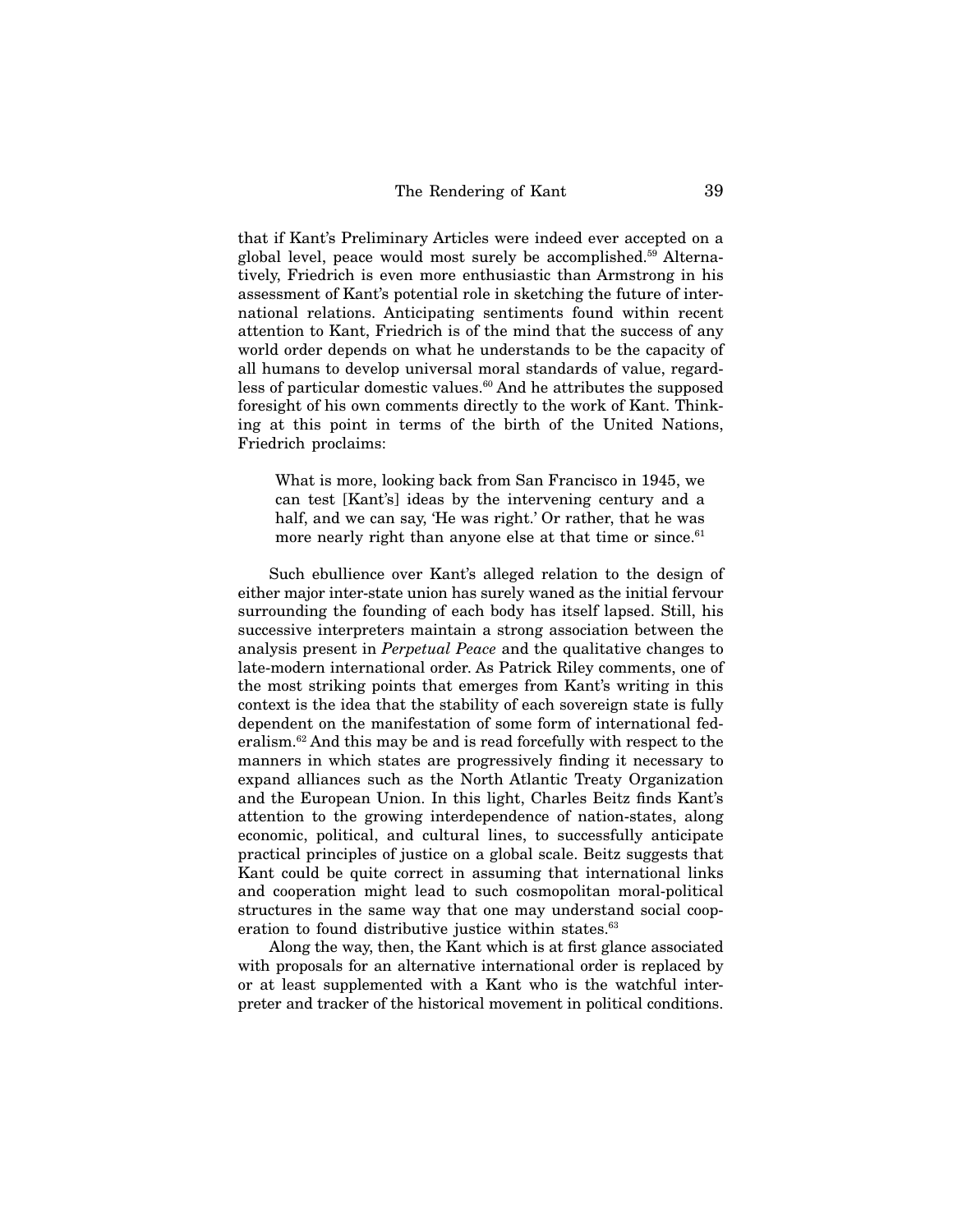Ian Clark, for example, puts forth a rendition of *Perpetual Peace* in which Kant appears most significantly as a simple voice for change. $64$ He too rejects the notion that Kant somehow advocates a worldstate. And from this point, Clark establishes Kant's project as one in which the futility of international war is revealed and altogether new forms of world-wide political negotiation is recognized.<sup>65</sup> This point is all the more underlined in Howard Williams' attempts to highlight the gradualism to be found in *Perpetual Peace*. Williams insists that Kant's message be taken only as a potential and approximate way in which, through experience and debate, a truly new world order may be achieved at some unknowable point in the future.66 Similarly, Jürg Martin Gabriel prefers to emphasize the idea that Kant's broad outline for an international code of law is not meant as an ideal structure to be realised as such but, rather, as a temporary expedient through which unforeseen alternatives may arise.<sup>67</sup> Consistent with Clark, Gabriel offers Kant as one who recognizes the necessity of shifts in thinking. And, in this manner, Gabriel too appears to betray a willingness to view Kant as a prophet of late-modern developments in international politics. For, in the same breath, he suggests that Kant's proposals are of the same quality that have ultimately been adopted in the Conventions established both in The Hague and Geneva, where the rights of humanity supposedly override those of specific government interest.<sup>68</sup>

However, this Kant, who merely sets out sensible guidelines for an approach to shifts and evolution in international relations, turns out to be a source of trouble. Read in this series of manners, *Perpetual Peace* does not offer a convenient source from which a new international relations theory may be built. In fact, it is on the basis of this set of impressions that Kant comes to take on his "difficult" role in the discipline.69 For the classification of his writing becomes more of a question than an accomplishment. This rendition displays a Kant who offers both a resignation to states, as the uppermost political actors, and hope for practical change in the very manner in which international politics is conducted. Hence, within the confines of his own text, Kant is seen to embody the very contradiction or paradox that has given rise to the back-andforth debates that characterize the discipline in the first place. For instance, while Armstrong, Hinsley, Friedrich, and Beitz see a prediction for the liberal globalizing trends of the twentieth century with his writings, Charles Covell finds Kant to, rather, anticipate Margaret Thatcher's attitude toward the European Union, wherein federalism is viewed as viable and desirable only through the pri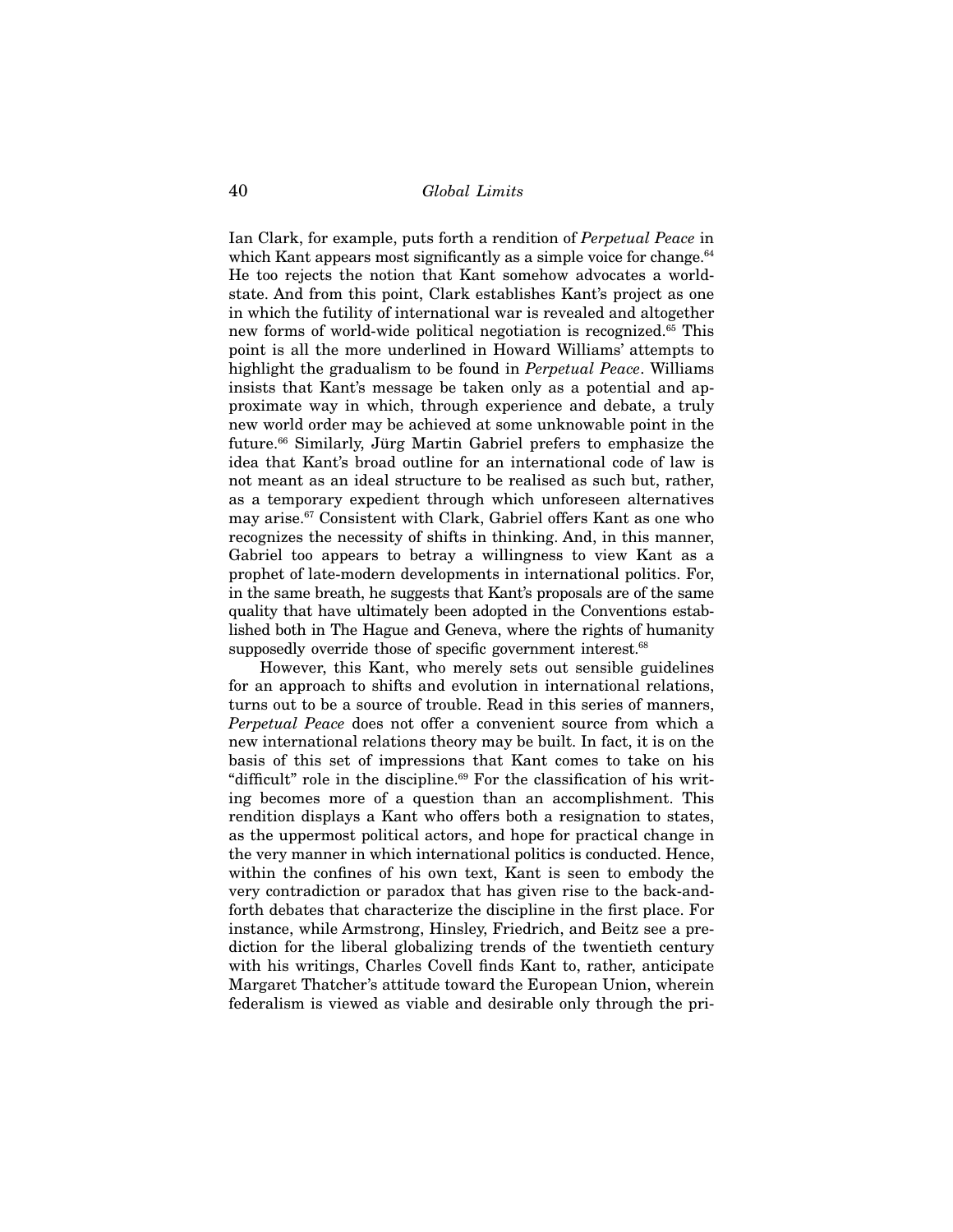mary protection of state sovereignty.70 And, as a result, Kant's work has at times been adopted as a signal of legitimacy for both sides.

As is pointed out by Michael C. Williams, $71$  the contrary manners in which Kant is taken up within the discipline is perhaps seen best in a contrast of the respective readings given by Clark and Kenneth Waltz. As noted above, Clark focuses on Kant as a proponent of global optimism, where real change may be anticipated through a variety of new developments in the international sphere. Clark pits Kant against realists.72 On the other hand, Waltz prefers to place greater emphasis on Kant's lack of faith in the ability of states to act peacefully on their own accords. He writes: "While Kant may be seen as a backsliding liberal, he may also be considered a theorist of power politics who hid his Machiavellian ideas by hanging 'round them the fashionable garments of liberalism."73 Waltz clings to a reading of Kant in which selfish, autonomous units hold sway, as proof that the philosopher is ultimately as pessimistic as Waltz himself:

Kant sees in combination of what others have often separated—the defects, or as he says, the evil of men and the possibility of their living good lives, the strength of the state and the liberty of its subjects, progress amidst ever greater difficulties, the approach to peace as wars become fiercer and more frequent. He has, as many liberals do not, an appreciation of politics as struggle, an idea of possible equilibrium not as simple and automatic harmony but always as something perilously achieved out of conflict.<sup>74</sup>

He suggests that Kant, despite his hopes, accepts people to be essentially self-interested and warring throughout time.

On balance, though, such efforts to claim Kant for one or another tradition of international relations theory has proved fruitless. It remains difficult to campaign for one received aspect of Kant without dredging up those others that cause the first to fray. As a result, attempts to situate Kant simply as an idealist or a realist, or as a reformer of either view, appear somewhat more as ideological positioning than portrayals of careful or thoughtful analysis.

W. B. Gallie, one of the most sophisticated interpreters of Kant's theory of international relations to date and certainly the most influential, exemplifies through his own ambivalence this need to resist a single-minded view.75 Gallie basically praises what he sees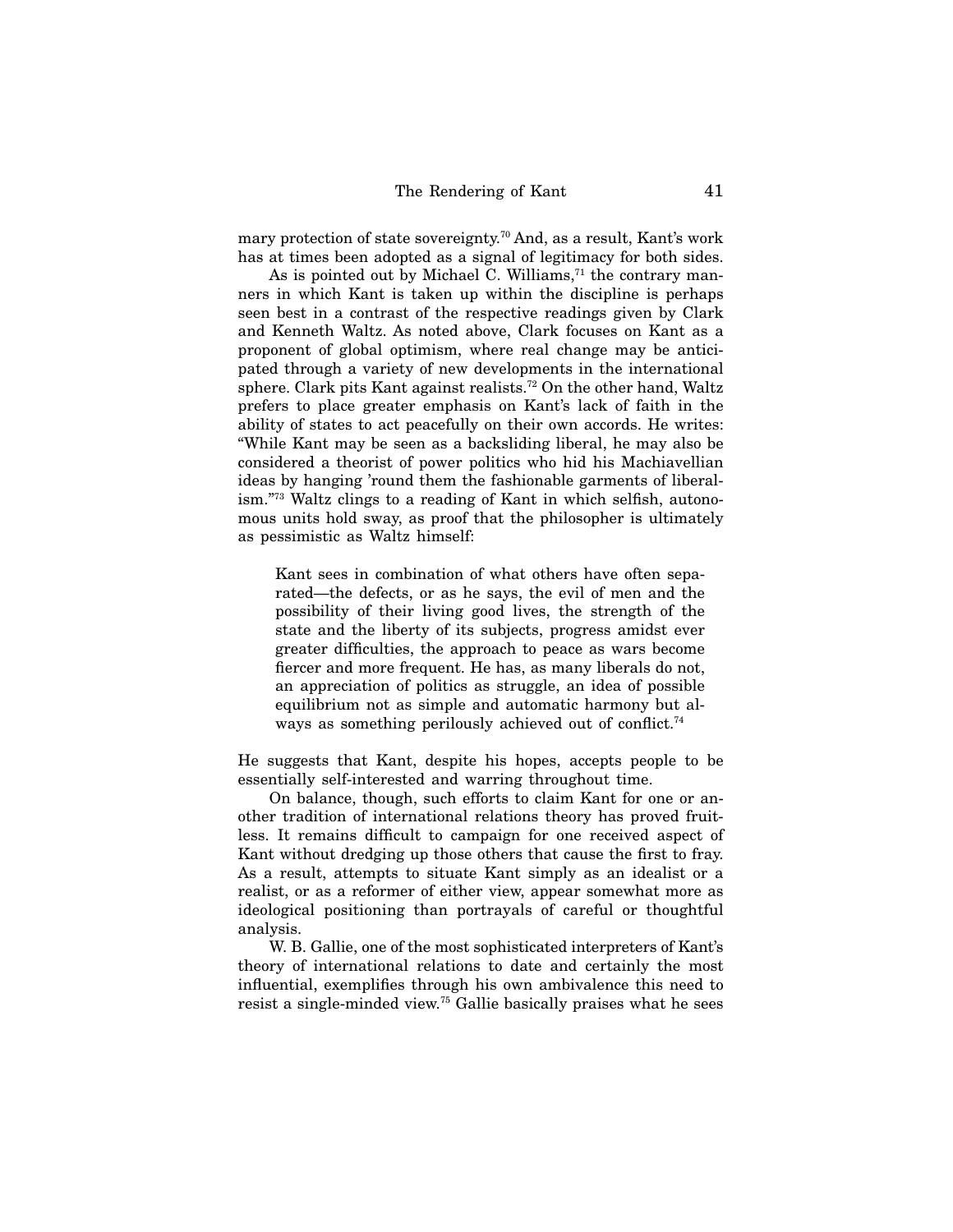as the 'undeniable truths' generated in Kant's astute observations of the practical function human reason plays in the formation of international problems and the eventual resolution of international conflict. He accepts the liberal aspect of Kant's proposals, suggesting that Kant is certainly prescient in his discussion of the conditions required for international peace.<sup>76</sup> In this regard, he applauds Kant for being "mankind's first naturally global thinker."77 And Gallie shows appreciation for what he identifies as the mature and wise liberal tone that he perceives in Kant's work.78 However, Gallie also argues that Kant is ultimately naïve in his cosmopolitanism to a wide variety of important political realities in the realm of international politics.79 He chastises Kant for concentrating too much on what he takes as Kant's focus on the ideal of situations in international affairs and for not appreciating the particular contingencies of what actually occurs in the world. In this regard, Gallie accuses Kant of unjustifiably treating all international concerns as somehow reducible to one grand problem.<sup>80</sup> And he finally finds himself bridling his commendations in a rather confused fashion. Gallie writes:

To be sure, Kant's contribution to political philosophy as a whole remains inspirational rather than substantial: certainly it does not supply easily digested fodder for those who want good stock answers to old stock questions. But it suggests a way of conceiving politics as part of the task of Reason, or of the calling of Man, which in its width, and in its balanced view of human capacities, seems to me unrivalled in the modern world.<sup>81</sup>

He thus leaves Kant in a conflicted condition, suggesting that Kant is directly stimulating to the interests of both realists and idealists, and yet, as such, is not of much concrete assistance in either regard.

The most recent and sustained endeavours to inquire into this dilemma have in fact found it unfeasible to establish Kant's pedigree whatsoever. After considering all possible sides of the debate with respect to *Perpetual Peace*, Andrew Hurrell finally decides that Kant's position as a theorist of international relations is at heart indeterminable:

Whilst Kant is certainly much more of a statist than the characterization of the Kantian tradition would suggest,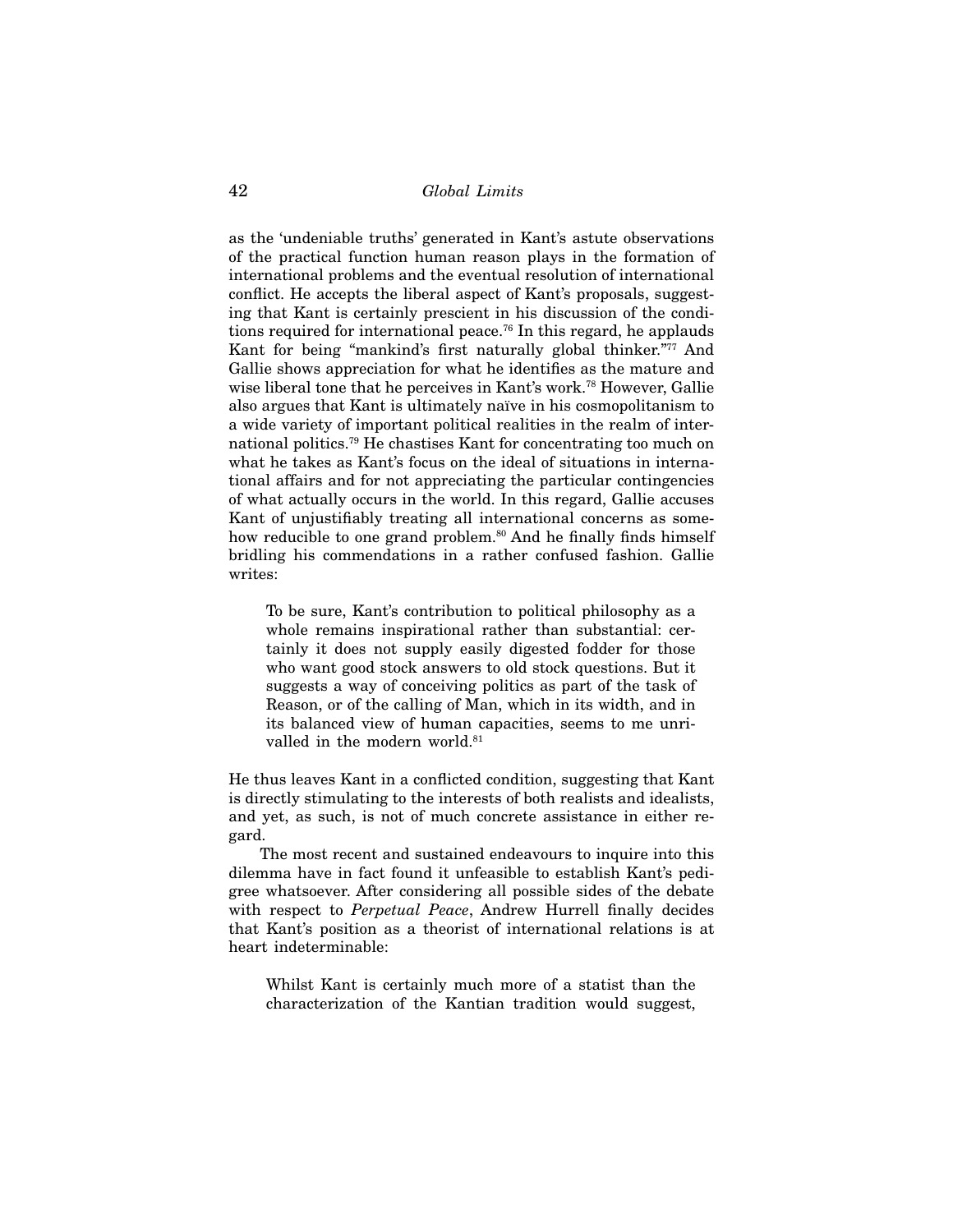the continuing interest of his work is strengthened by the tension between the two sides of his writings. This tension remains unresolved and there are many difficulties with the answers that Kant gives and with his fascinating but frustrating combination of rigorous moralism and political realism<sup>82</sup>

Moreover, Hurrell suggests that Kant pursues the assumptions held respectively by both idealists and realists, so as to ensure a total inquiry into the concerns of international politics.<sup>83</sup> He argues that within Kant's refusal to theorise a world-state lies an experiment in which Kant tries to understand the potential relation between state-order and cosmopolitan interests. On yet another level, Michael C. Williams sustains the notion that Kant ought to be seen as operating well within both paradigms. Williams remains suspicious of any either/or solution to the interpretation of Kant's politics. As a result, he too comes to the conclusion that irresolvable tension resides at the root of Kant's thought:

Kant steadfastly refuses to fall into the fatalistic dualisms of *Realpolitik* which leave only an "ideal" world of tranquility or a "real" world of continual war, a domestic society of "justice" and an international order of "power." His thought lives in a continual state of dialectical tension, a refusal to flee from the realities of the present and an unwillingness to see that reality one-sidedly as objectively fixed, finite, hopeless, or devoid of possibility.<sup>84</sup>

Williams' point is that Kant must be understood as one who refuses to divorce morality from the realm of states and simply into a competing vision of an evolving globalism. Rather, he takes the Kantian theory of international relations to involve an ongoing process in which the state and the globe mutually shape and inform one another within an inescapable relationship between domestic and foreign.

It is perhaps because of this conflicted classification that Kant ultimately gains in international relations theory that so few have been attracted to explore deeply the source that Kant offers the discipline. For, to take this set of readings of *Perpetual Peace* seriously does not simply ask that one entertain a novel or even unpopular position in the field. Rather, the Kant that emerges from interpretation within international relations theory demands an